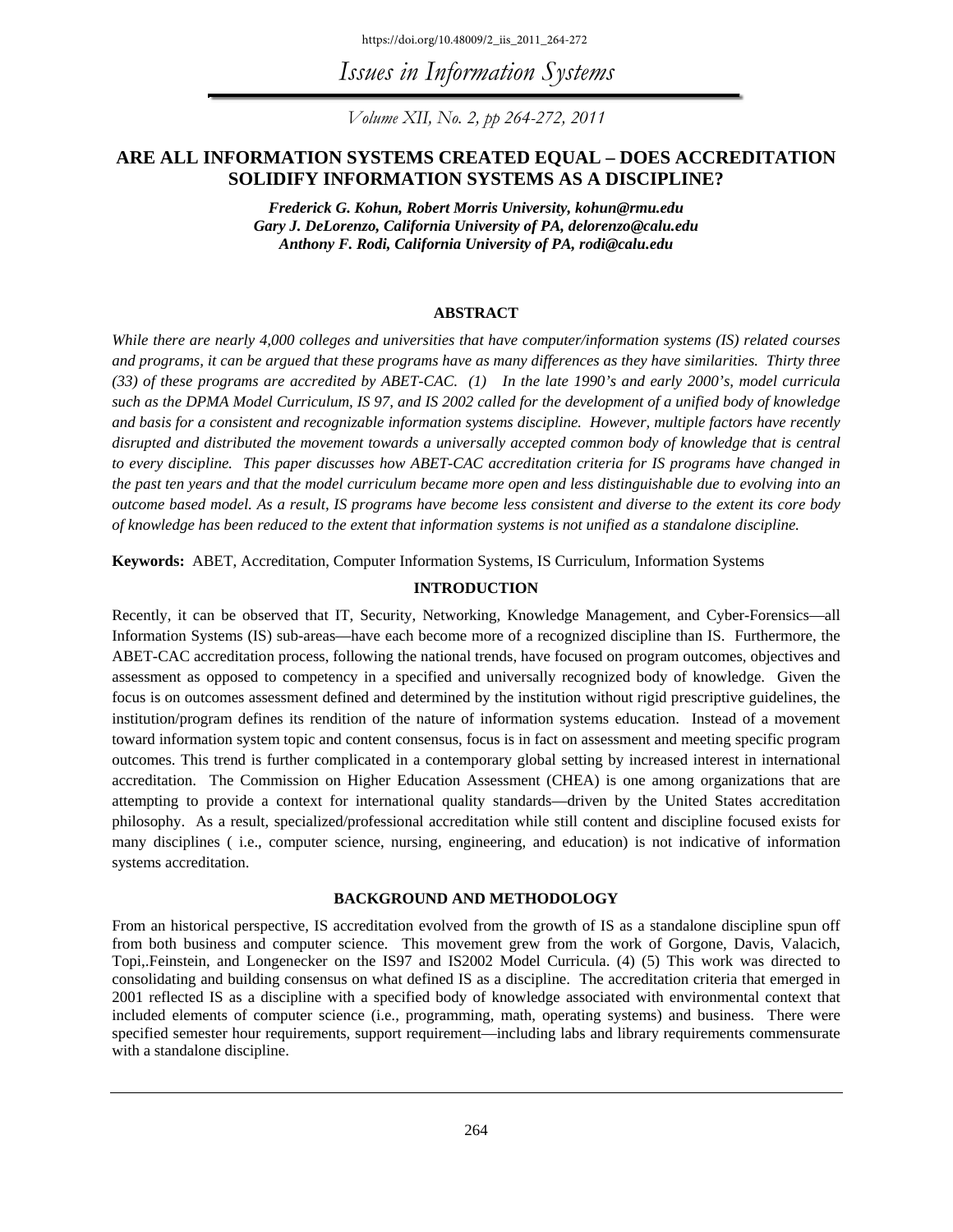*Volume XII, No. 2, pp 264-272, 2011* 

However, the newest ABET-CAC IS criteria focus on the national trend of outcomes assessment. The shift in assessment models has caused a greater focus on outcomes rather than on curriculum, faculty qualifications, and consistency within the discipline. (3) According to Ekstrom and Lunt, there are more significant changes coming with IS2010, in comparison with IS97 and IS2002 models. They indicate a greatly reduced emphasis on IS development and programming, while increasing emphasis on systems administration. (3)

As indicated by Bacon and Fitzgerald, the field of Information Systems faces an identity crisis and fights to gain recognition as a distinct discipline. To further complicate the identity of Information Systems, the field contains ever-changing acronyms that divides the field and makes the discipline harder to understand. (2)

Topi, et. al. states that Information Systems, as an academic field of study, exists under a variety of different names that reflect different historical developments of the discipline. It seems that the definition of Information Systems varies based on its interpretation of the discipline and how it fits into the framework of an institution. As a result, IS faculty are under pressure to develop curriculum to meet the expectations of local and regional demands as well as their own institution. IS2010 builds on the past two revisions, however, the current revision involves the effort to re-evaluate the core principles of the IS discipline through learning outcomes using four broad characteristics to shape these outcomes. The general summary of this revision includes; Reaching beyond schools of business and management towards providing expertise in an increasing number of domains; Re-evaluate outcome expectations of the curriculum in the form of high level IS capabilities broken down into three knowledge and skills categories : IS specific knowledge and skills, foundational knowledge and skills, and domain fundamentals.; Structure the curriculum so that the core curriculum is separated in order to support the concept of career tracks; Model the design of curriculum to allow flexibility in its adoption in a variety of educational system contexts. (9)

What is being compromised is the adherence to the core curriculum originally designed for the architecture of the IS discipline. These changes are moving away from the original intent of the IS discipline and drifting towards trendy program customization.

While outcomes assessment has been implicit in all accreditation venues, it has shifted to reflect the institution's mission and character. While it appears to be an enlightened approach to avoid prescriptive external standards, homogeneity of programs, a barrier to innovation—in which it has succeeded—it has reversed the universal identity and consensus as to information systems as a discipline.

## **2001 Criteria for Accrediting Computing Programs**

The original ABET-CAC IS criteria were used for the first time in the initial 2001 accreditation cycle. ABET-CAC IS essentially had eight categories each defined by an context statement providing the intent of the category followed by criteria that must be satisfied. These categories and criteria are detailed below. Particularly, with respect to the curriculum category, the criteria are proscribed and detailed—essentially defining a model curriculum and body of knowledge. Direct reference is made to semester hour requirements for each component of the curriculum. Furthermore, these curricular criteria reflected the body of knowledge as it stood in the IS 97 and IS2000 model curricula. (2) (3) While the ABET-CAC IS criteria did not explicitly list those model curricula, it can be argued that the curriculum criteria and model curricula were in essence mirror each other.

#### **Objectives and Assessments Category**

The first category consists of objectives and assessments. The intent of the category consists of the following statements: "The program has documented educational objectives that are consistent with the mission of the institution. The program has in place processes to regularly assess its progress against its objectives and uses the results of the assessments to identify program improvements and to modify the program's objectives."

**Criteria**: To meet this intent, the following standards must be satisfied:

- 1. The program must have documented educational objectives.
- 2. The program's objectives must include expected outcomes for graduating students.
- 3. Mechanisms must be in place to periodically review the program and the courses.
- 4. The results of the program's assessment must be used to help identify and implement program improvement.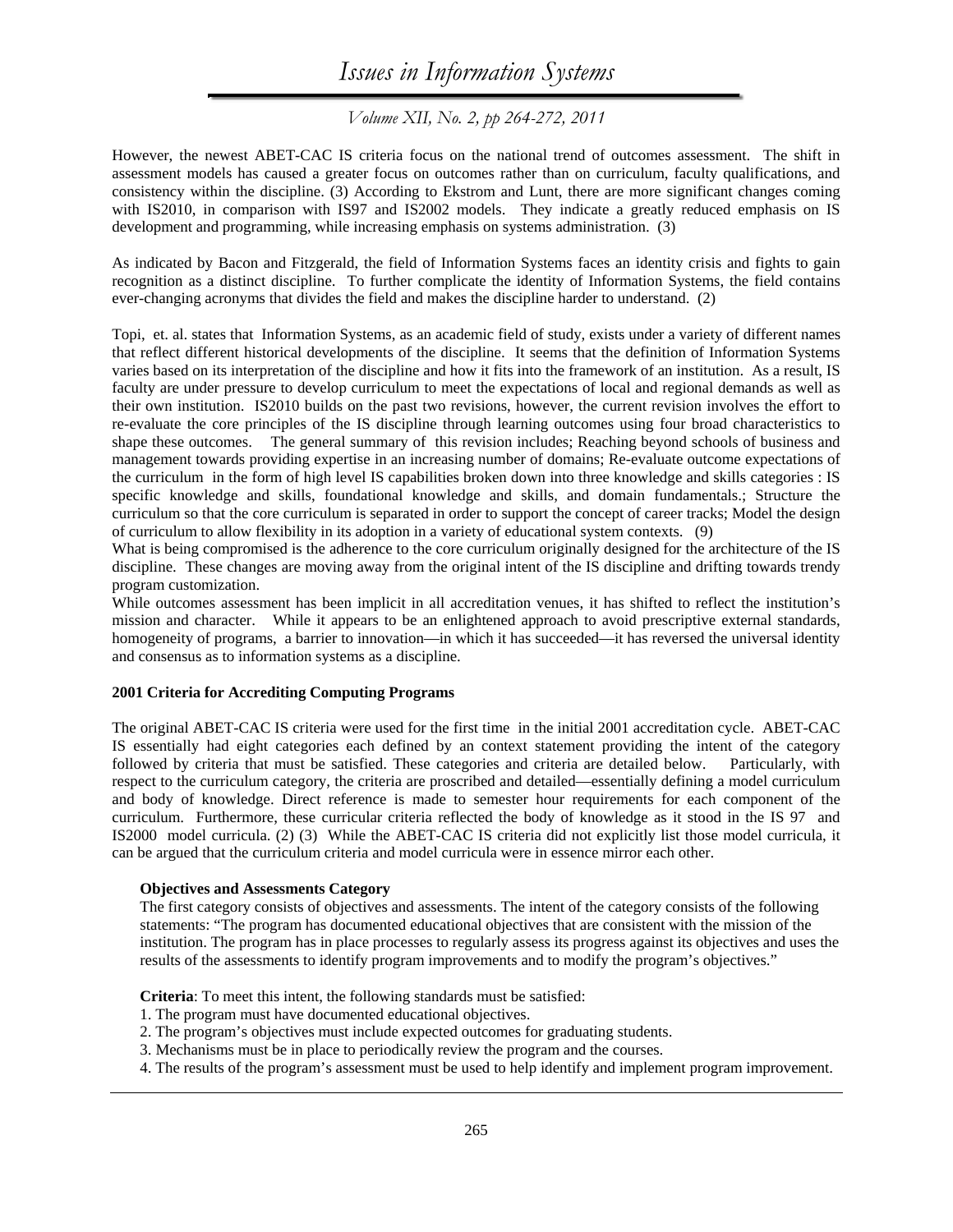5. The results of the program's review and the actions taken must be documented.

## **Students Category**

The intent reads "Students can complete the program in a reasonable amount of time. Students have ample opportunity to interact with their instructors and are offered timely guidance and advice about the program's requirements and their career alternatives. Students who graduate the program meet all program requirements."

**Criteria**: To meet this intent, the following standards must be satisfied:

1. Courses must be offered with sufficient frequency for students to complete the program in a timely manner. 2. Information systems programs must be structured to ensure effective interaction between teaching faculty and students.

3. Advising on program completion, course selection and career opportunities must be available to all students. 4. There must be established standards and procedures to ensure that graduates meet the requirements of the program.

## **Faculty Category**

Faculty members' responsibility is addressed in two categories, the Faculty category, and the Program Delivery Category. The intent in the Faculty category reads "Faculty members are current and active in the discipline and have the necessary technical breadth and depth to support a modern information systems program."

**Criteria**: To meet this intent, the following standards must be satisfied:

1. The interests, qualifications, and scholarly contributions of the faculty members must be sufficient to teach the courses, plan and modify the courses and curriculum, and to remain abreast of current developments in information systems.

2. All faculty members must have a level of competence that would normally be obtained through graduate work in information systems.

3. A majority of the faculty members should hold terminal degrees. Some fulltime faculty members must have a Ph.D. in information systems or a closely related area.

4. All faculty members must remain current in the discipline.

## **Curriculum Category**

The intent of the curriculum category is "The curriculum combines professional requirements with general education requirements and electives to prepare students for a professional career in the information systems field, for further study in information systems, and for functioning in modern society. The professional requirements include coverage of basic and advanced topics in information systems as well as an emphasis on an IS environment. Curricula are consistent with widely recognized models and standards."

**Criteria**: To meet this intent, the following standards must be satisfied:

1. The curriculum must include at least 30 semester-hours of study in information systems topics.

2. The curriculum must contain at least 15 semester-hours of study in an information systems environment, such as business.

3. The curriculum must include at least 9 semester-hours of study in quantitative analysis as specified below under quantitative analysis.

4. The curriculum must include at least 30 semester-hours of study in general education broaden the background of the student. 5. All students must take a broad-based core of fundamental information systems material consisting of at least 12 semester hours.

6. The core materials must provide basic coverage of the hardware and software, a modern programming language, data management, networking and telecommunications, analysis and design, and role of IS in organizations.

7. Theoretical foundations, analysis, and design must be stressed throughout the program.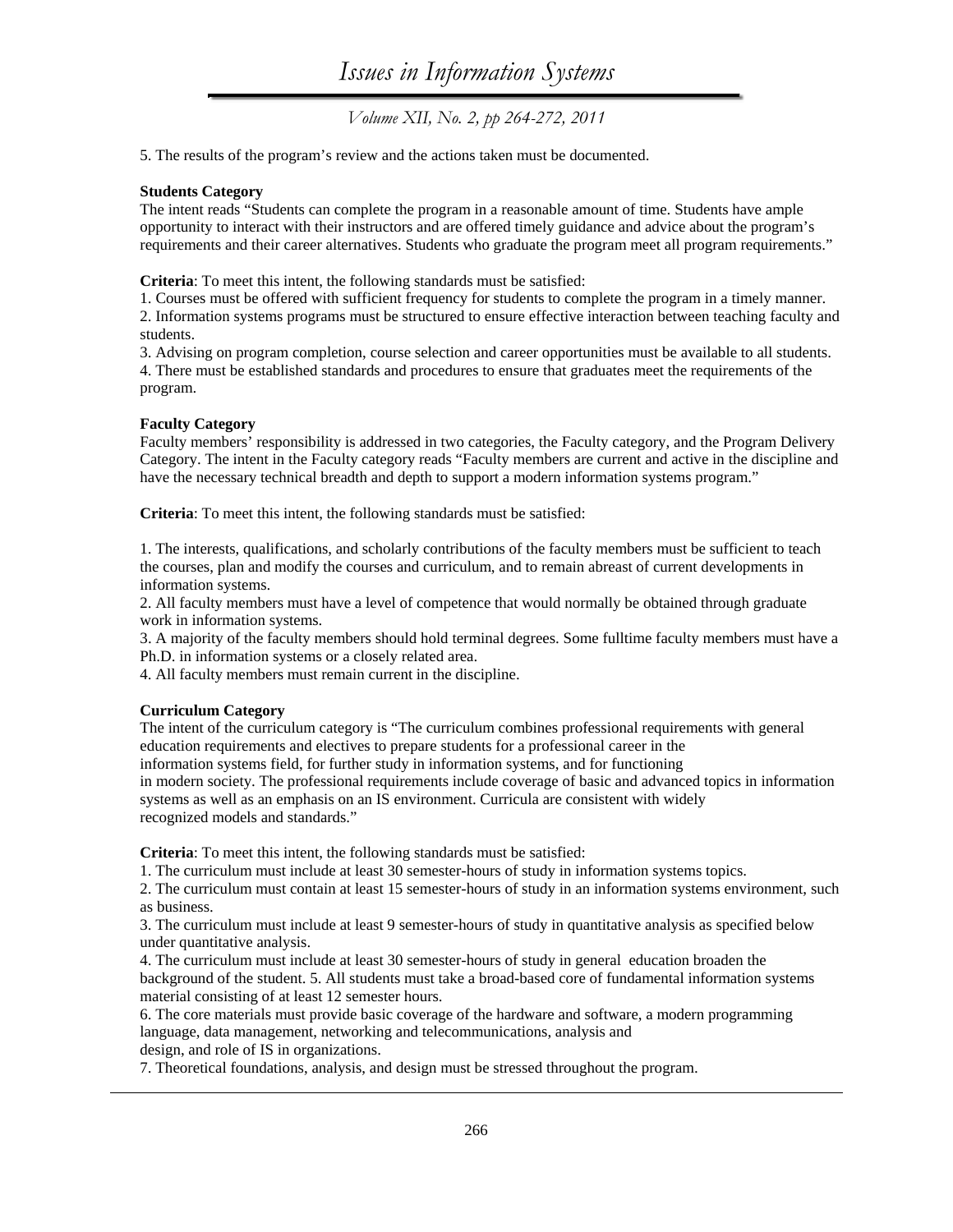8. Students must be exposed to a variety of information and computing systems and must become proficient in one modern programming language.

9. All students must take at least 12 semester hours of advanced course work in information systems that provides breadth and builds on the IS core to provide depth.

10. The 15 semester hours must be a cohesive body of knowledge to prepare the student to function effectively as an IS professional in the IS environment.

11. The curriculum must include at least 9 semester-hours of quantitative analysis beyond pre-calculus.

12. Statistics must be included.

13. Calculus or discrete mathematics must be included.

14. The oral and written communications skills of the student must be developed and applied in the program.

15. There must be sufficient coverage of global, economic, social and ethical implications of computing to give students an understanding of a broad range of issues in these areas.

16. Collaborative skills must be developed and applied in the program.

## **Technology Infrastructure Category**

The intent of this category includes "Computer resources are available, accessible, and adequately supported to enable students to complete their course work and to support faculty teaching needs and scholarly activity."

**Criteria**: To meet this intent, the following standards must be satisfied:

1. Each student must have adequate and reasonable access to the systems needed for each course.

2. Documentation for hardware and software must be readily accessible to faculty and students.

3. All faculty members must have access to adequate computing resources for class preparation and for scholarly activities.

4. There must be adequate support personnel to install and maintain computing resources.

5. Instructional assistance must be provided for the computing resources.

## **Institutional Support and Financial Resources Category**

The institution's support for the program and the financial resources available to the program are sufficient to provide an environment in which the program can achieve its objectives. Support and resources are sufficient to provide assurance that an accredited program will retain its strength throughout the period of accreditation.

**Criteria**: To meet this intent, the following standards must be satisfied:

1. Support for faculty must be sufficient to enable the program to attract and retain high-quality faculty capable of supporting the program's objectives.

2. There must be sufficient support and financial resources to allow faculty members to attend national technical meetings with sufficient frequency to maintain competence as teachers and scholars.

3. There must be support and recognition of scholarly activities.

4. There must be office support consistent with the type of program, level of scholarly activity, and needs of the faculty members.

5. Adequate time must be assigned for the administration of the program.

6. Upper levels of administration must provide the program with the resources and atmosphere to function effectively with the rest of the institution.

7. Resources must be provided to acquire and maintain laboratory facilities that meet the needs of the program.

8. Resources must be provided to support library and related information retrieval facilities that meet the needs of the program.

9. There must be evidence of continuity of institutional support and financial resource.

## **Program Delivery Category**

The second faculty category is called Program Delivery. Its intent is "There are enough faculty members to cover the curriculum reasonably and to allow an appropriate mix of teaching and scholarly activity."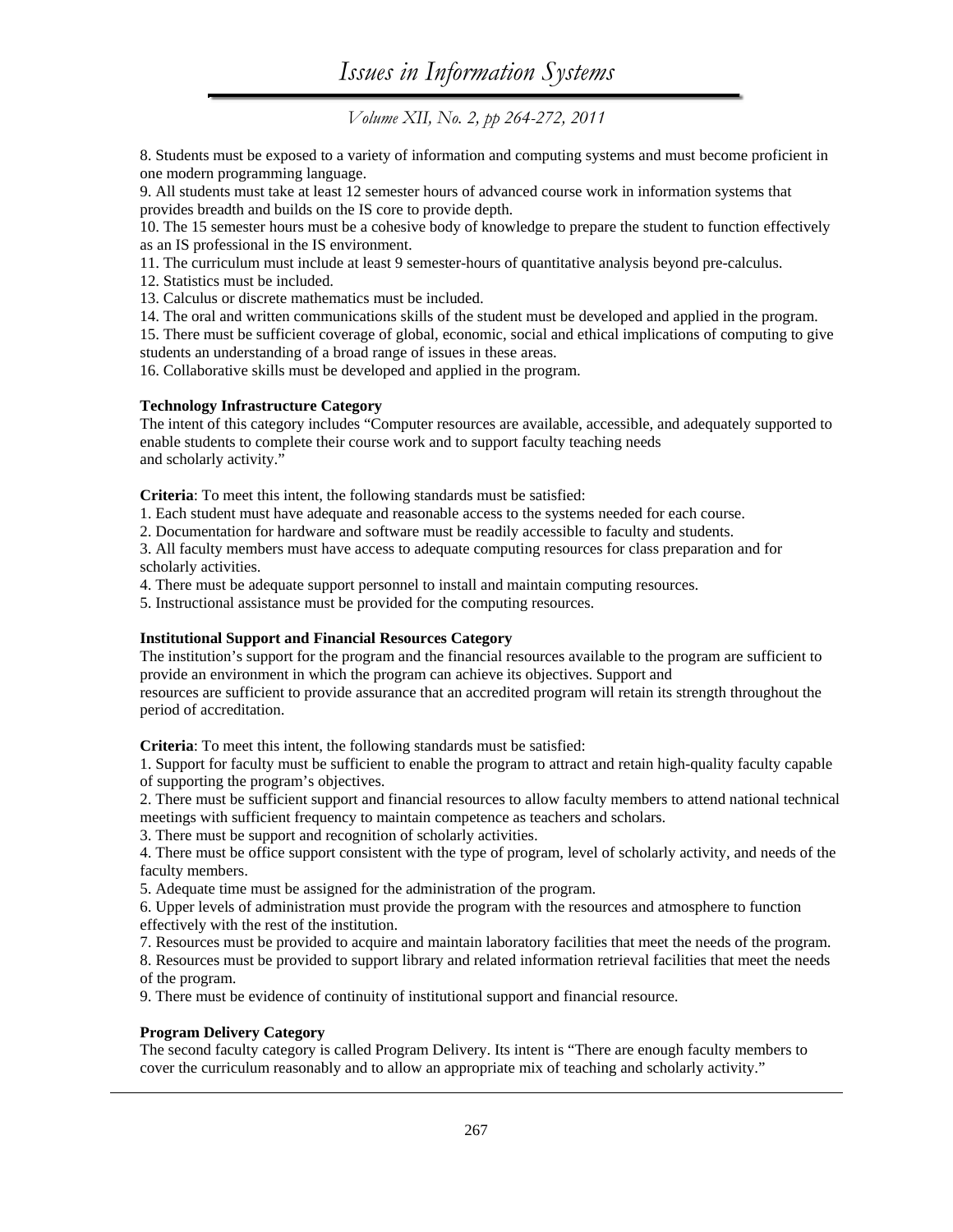**Criteria**: To meet this intent, the following standards must be satisfied:

1. There must be enough full-time faculty members with primary commitment to the program to provide continuity and stability.

2. Full-time faculty members must oversee all course work.

3. Full-time faculty members must cover most of the total classroom instruction.

4. Faculty members must remain current in the discipline.

5. All full-time faculty members must have sufficient time for scholarly activities and professional development.

6. Advising duties must be a recognized part of faculty members' workloads.

### **Institutional Facilities Category**

The intent of this category states "Institutional facilities including the library, other electronic information retrieval systems, computer networks, classrooms, and offices are adequate to support the objectives of the program."

**Criteria**: To meet this intent, the following standards must be satisfied:

1. The library that serves the information systems program must be adequately staffed with professional librarians and support personnel.

2. The library's technical collection must include up-to-date textbooks, reference works, and publications of professional and research organizations.

3. Systems for locating and obtaining electronic information must be available.

4. Classrooms must be adequately equipped for the courses taught in them.

5. Faculty offices must be adequate to enable faculty members to meet their responsibilities to students and for their professional needs. (4)

## **Criteria For Accrediting Is Programs 2011-2012**

The ABET-CAC IS criteria used for the 2011 and 2012 accreditation cycle consist of two parts: 1.) general criteria and 2) IS program specific criteria. The general criteria are noticeably more general and less prescriptive than the original criteria established in 2001. In the spirit of the current assessment movement, each institution's IS program is at liberty to define their program in the way they choose so long as that evidence is provided that the criterion is met. It can be argued that the manner in which the criteria are written is significantly different from the 2001 criteria. The current criteria focus on the assessment on a unique and individualized program as opposed to the IS discipline driven focus of the 2001 criteria. By examining the flowing criteria, a reader would not be able to extract a solid and identifiable body of knowledge that would essentially define the IS discipline. Emphasis is on criterion 3 student outcomes where prescriptive focus is directed to the  $a - i$  criteria in the general criteria and in criterion  $3 \nmid$ from the program criteria.

#### **General Criteria**

## **Criterion 1. Students**

Student performance must be evaluated. Student progress must be monitored to foster success in attaining student outcomes, thereby enabling graduates to attain program educational objectives. Students must be advised regarding curriculum and career matters.

The program must have and enforce policies for accepting both new and transfer students, awarding appropriate academic credit for courses taken at other institutions, and awarding appropriate academic credit for work in lieu of courses taken at the institution. The program must have and enforce procedures to ensure and document that students who graduate meet all graduation requirements.

## **Criterion 2. Program Educational Objectives**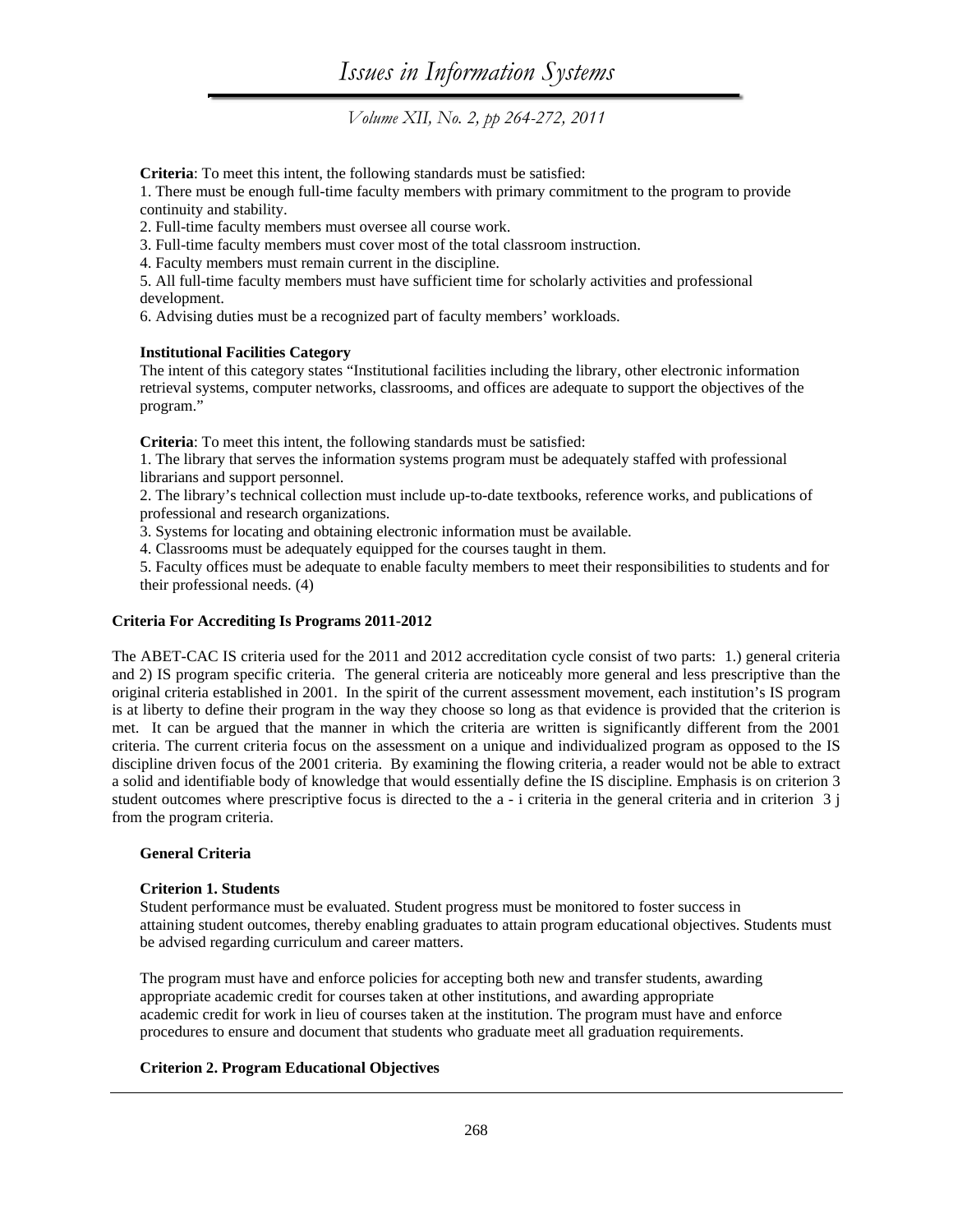The program must have published program educational objectives that are consistent with the mission of the institution, the needs of the program's various constituencies, and these criteria. There must be a documented and effective process, involving program constituencies, for the periodic review and revision of these program educational objectives.

#### **Criterion 3. Student Outcomes**

The program must have documented student outcomes that prepare graduates to attain the program educational objectives. There must be a documented and effective process for the periodic review and revision of these student outcomes.

The program must enable students to attain, by the time of graduation:

(a) An ability to apply knowledge of computing and mathematics appropriate to the discipline (b) An ability to analyze a problem, and identify and define the computing requirements appropriate to its solution

(c) An ability to design, implement, and evaluate a computer-based system, process, component, or program to meet desired needs

(d) An ability to function effectively on teams to accomplish a common goal

(e) An understanding of professional, ethical, legal, security and social issues and responsibilities

(f) An ability to communicate effectively with a range of audiences

(g) An ability to analyze the local and global impact of computing on individuals, organizations, and society

(h) Recognition of the need for and an ability to engage in continuing professional development

(i) An ability to use current techniques, skills, and tools necessary for computing practice.

#### **Criterion 4. Continuous Improvement**

The program must regularly use appropriate, documented processes for assessing and evaluating the extent to which both the program educational objectives and the student outcomes are being attained. The results of these evaluations must be systematically utilized as input for the continuous improvement of the program. Other available information may also be used to assist in the continuous improvement of the program.

#### **Criterion 5. Curriculum**

The program's requirements must be consistent with its program educational objectives and designed in such a way that each of the student outcomes can be attained. The curriculum must combine technical and professional requirements with general education requirements and electives to prepare students for a professional career and further study in the computing discipline associated with the program, and for functioning in modern society. The technical and professional requirements must include at least one year of up-to-date coverage of fundamental and advanced topics in the computing discipline associated with the program. In addition, the program must include mathematics appropriate to the discipline beyond the pre-calculus level. For each course in the major required of all students, its content, expected performance criteria, and place in the overall program of study must be published.

## **Criterion 6. Faculty**

Each faculty member teaching in the program must have expertise and educational background consistent with the contributions to the program expected from the faculty member. The competence of faculty members must be demonstrated by such factors as education, professional credentials and certifications, professional experience, ongoing professional development, contributions to the discipline, teaching effectiveness, and communication skills. Collectively, the faculty must have the breadth and depth to cover all curricular areas of the program. The faculty serving in the program must be of sufficient number to maintain continuity, stability, oversight, student interaction, and advising. The faculty must have sufficient responsibility and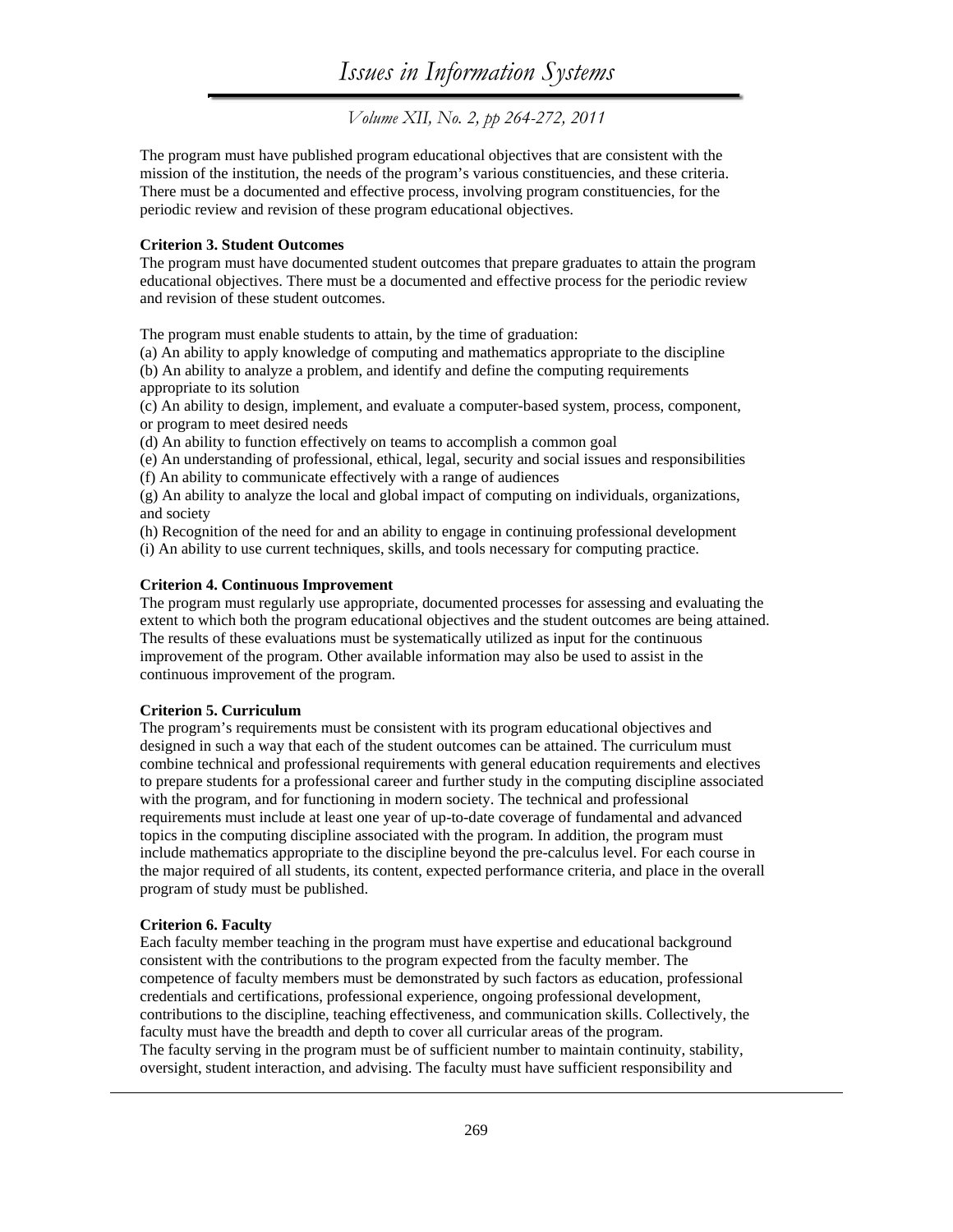*Volume XII, No. 2, pp 264-272, 2011* 

authority to improve the program through definition and revision of program educational objectives and student outcomes as well as through the implementation of a program of study that fosters the attainment of student outcomes.

#### **Criterion 7. Facilities**

Classrooms, offices, laboratories, and associated equipment must be adequate to support attainment of the student outcomes and to provide an atmosphere conducive to learning. Modern tools, equipment, computing resources, and laboratories appropriate to the program must be available, accessible, and systematically maintained and upgraded to enable students to attain the student outcomes and to support program needs. Students must be provided appropriate guidance regarding the use of the tools, equipment, computing resources, and laboratories available to the program.

The library services and the computing and information infrastructure must be adequate to support the scholarly and professional activities of the students and faculty.

#### **Criterion 8. Institutional Support**

Institutional support and leadership must be adequate to ensure the quality and continuity of the program.

Resources including institutional services, financial support, and staff (both administrative and technical) provided to the program must be adequate to meet program needs. The resources available to the program must be sufficient to attract, retain, and provide for the continued professional development of a qualified faculty. The resources available to the program must be sufficient to acquire, maintain, and operate infrastructures, facilities and equipment appropriate for the program, and to provide an environment in which student outcomes can be attained. (7)

#### **Program Criteria For Information Systems**

#### **3. Student Outcomes**

The program must enable students to attain, by the time of graduation: (j) An understanding of processes that support the delivery and management of information systems within a specific application environment. [IS]

#### **5. Curriculum**

Students must have course work or an equivalent educational experience that includes:

a. Information Systems: One year that must include:

1. Coverage of the fundamentals of a modern programming language, data management, networking and data communications, systems analysis and design and the role of Information Systems in organizations. [IS]

2. Advanced course work that builds on the fundamental course work to provide depth. [IS]

b. Information Systems Environment: One-half year of course work that must include varied topics that provide background in an environment in which the information systems will be applied professionally. [IS] c. Quantitative analysis or methods including statistics. [IS]

#### **6. Faculty**

Some full-time faculty, including those responsible for the IS curriculum development, must hold a terminal degree in information systems.(8)

#### **CONCLUSIONS AND FUTURE RESEARCH**

Concentrations or tracks previously regarded as electives or special topics under the umbrella of information systems have taken on lives of their own. Cyber security, networking, data warehousing, knowledge management, cyber forensics have become stand-alone disciplines with identifiable and accepted bodies of knowledge. It can be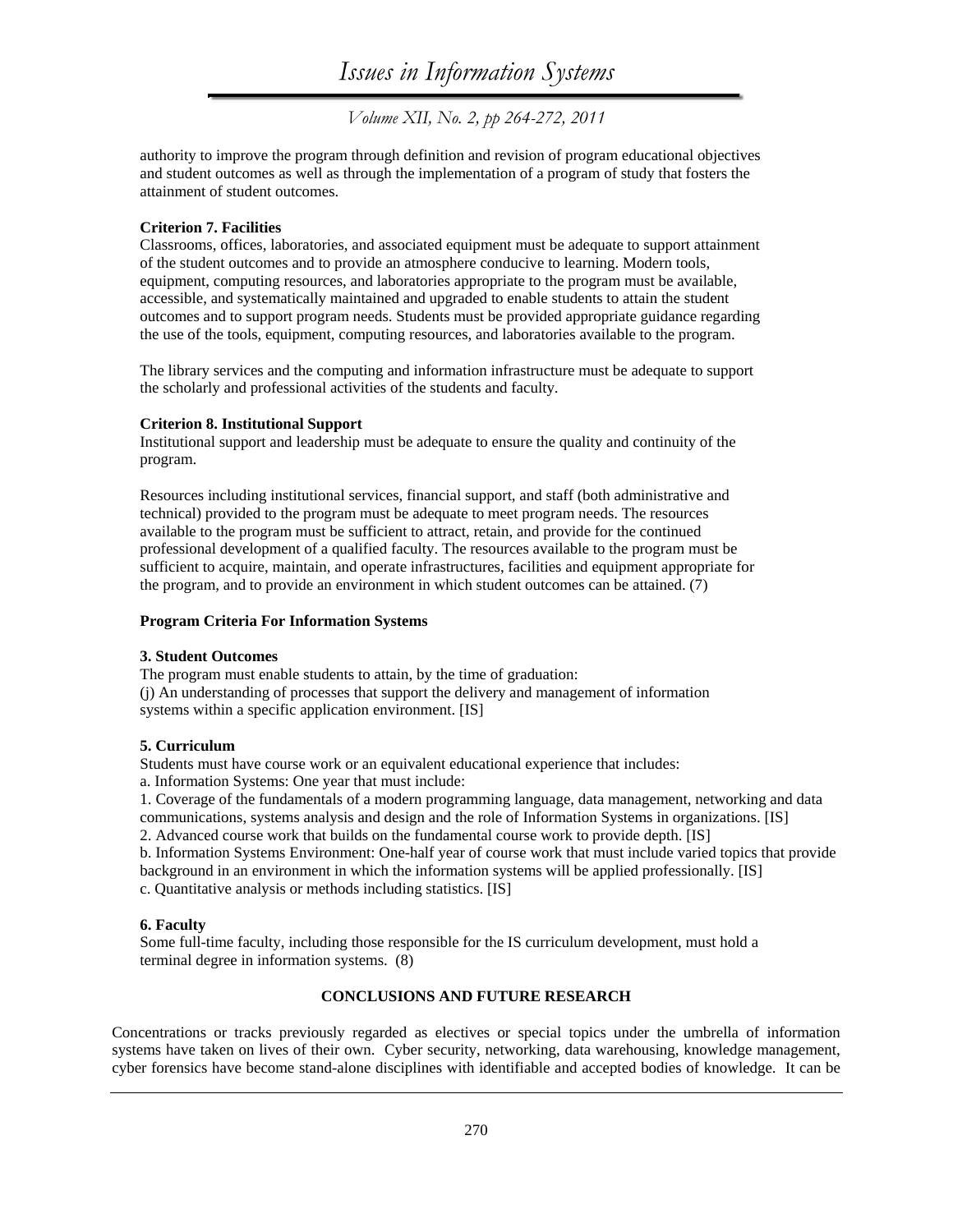*Volume XII, No. 2, pp 264-272, 2011* 

further argued, that most of these boutique disciplines reflect greater consistency and consensus across the literature than does IS. In many cases, there are prestigious certifications that have evolved and, in fact, serve the same purpose as accreditation. A good example would be the National Security Agency Centers of Academic Excellence designation for information security programs.

The lack of consistency found with a business AACSB accreditation or an ABET-EAC engineering accreditation jeopardizes the credibility and functionality of IS as both a discipline and as a profession. Instead of being the root discipline of its sub specialties, the sub specialties have distanced themselves to individual distinction and prestige. With the globalization that is occurring and the desire to establish world standard, information systems as a discipline is in jeopardy. The Commission on Higher Education Accreditation (CHEA) in its attempts to disseminate the philosophy of accreditation and quality worldwide has spent much time advocating characteristics that define disciplines and professional bodies of knowledge. Given that IS programs vary so much in their design and content, there is reason to believe that IS will never achieve the same level of recognition as do other professions such as business, engineering, computer science, or nursing. This is evidenced that IS is rarely used elsewhere in the world. Instead information communication technologies (ICT), information technology (IT) , informatics, and information science are used interchangeably for information systems. The question remains to be answered: Is accreditation helping IS as a discipline or damaging its brand as a discipline?

While information technology drives our current society worldwide, IS as a discipline appears to have weakened. With the advent of outcomes based education, ABET-CAC IS accreditation criteria have seemingly moved from a recognizable body of knowledge driven discipline to one that focuses on program and institution mission. Accreditation is on assessment criteria as defined by the program not the discipline. As a result IS sub fields have become stand alone disciplines of greater cohesion and consensus than IS. As globalization progresses, IS is losing distinction and branding to other sub-disciplines and identities. It is suggested, IS is losing its place as a discipline due to accreditation changes that focus on individualized assessment plans that a standardized discipline focus body of knowledge. As part of our ongoing efforts in this area, future research will include case studies and data findings to substantiate our position on the eroding vision of IS as a discipline.

#### **REFERENCES**

- 1. ABET Program Accreditation. Retrieved May 7, 2011 from http://www.abet.org/AccredProgramSearch/AccreditationSearch.aspx
- 2. Bacon, James C., Fitzgerald, Brian (2001) "A Systematic Framework for the Field of Information Systems," The DATABASE for Advances in Information Systems, Volume 32, Number 2, Spring 2001, pp. 46-67.
- 3. Ekstrom, Joseph J. and Lunt, Barry M. (2010) " Academic IT and Adjacent Disciplines 2010,"In Proceedings of the 2010 ACM SIGITE Conference on Information Technology Education (Midland, MI, USA, October 7-9, 2010). SIGITE 2010. ACM, New York, NY, pp. 1-8. http://portal.acm.org/citation.cfm?doid=1867651.1867653
- 4. Gorgone, John T., 2000, "Information Systems Accreditation: Revisited", White Paper, http://cis.bentley.edu/ISA/pages/documents/acrd\_sigcsecol4v4.pdf
- 5. Gorgone, John T., Gordon B. Davis, Joseph S. Valacich, Heikki Topi, David L.Feinstein, Herbert E. Longenecker Jr.(2002) "IS2002 Model Curriculum and Guidelines for Undergraduate Degree Programs in Information Systems",Association for Information Systems, Atlanta, GA, http://192.245.222.212:8009/IS2002Doc/Main\_Frame.htm
- 6. Kohun and Wood, December 27, 2003, Information Systems Education Journal "Information Systems Accreditation", http://isedj.org/1/43/ December 27, 2003 ISEDJ
- 7. CRITERIA FOR ACCREDITING COMPUTING PROGRAMS, Effective for Evaluations During the 2011- 2012 Accreditation Cycle Incorporates all changes approved by the ABET Board of Directors as of October 30, 2010, p 3-4.
- 8. CRITERIA FOR ACCREDITING COMPUTING PROGRAMS, Effective for Evaluations During the 2011- 2012 Accreditation Cycle Incorporates all changes approved by the ABET Board of Directors as of October 30, 2010, p 6